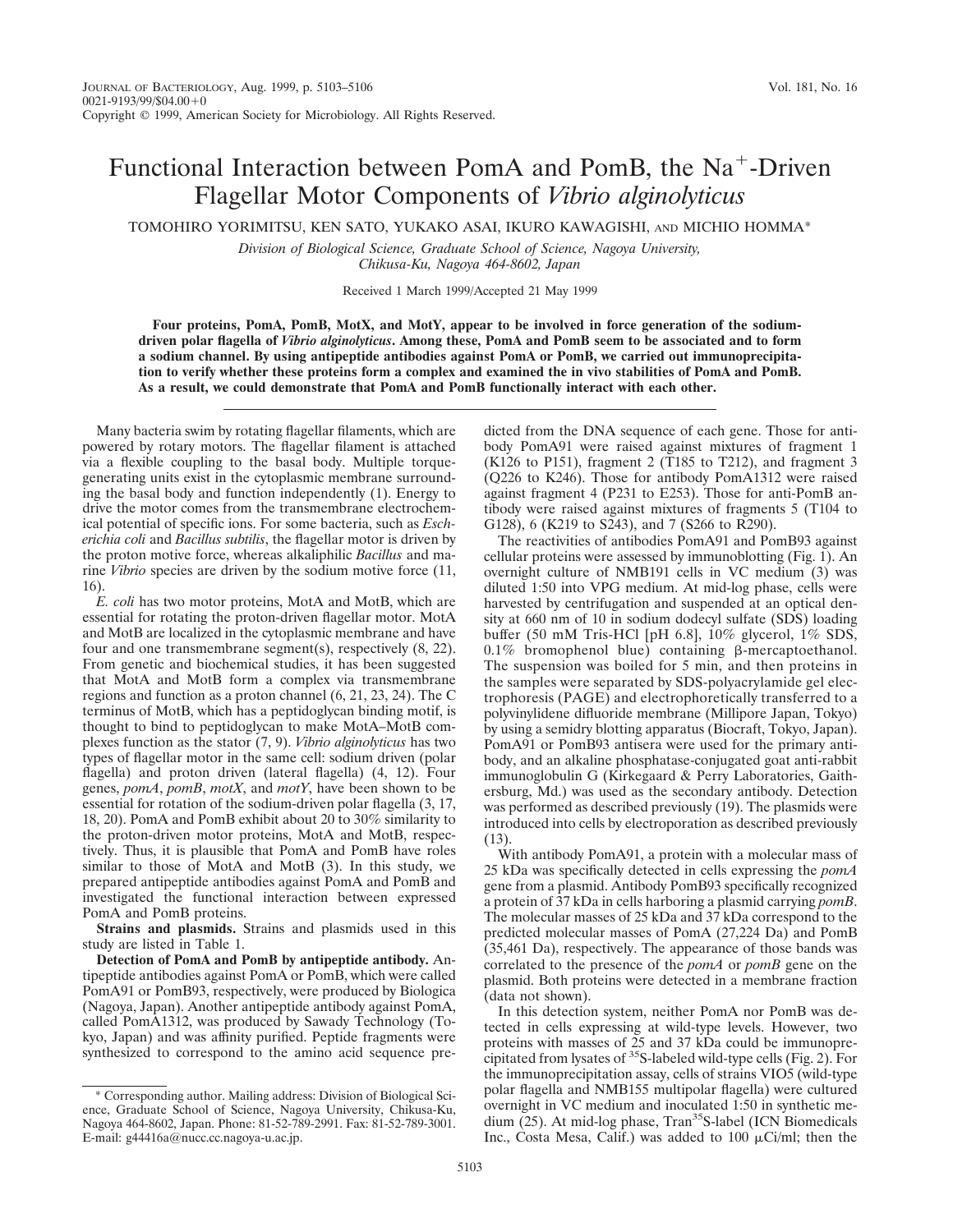TABLE 1. Bacterial strains and plasmids

| Strain or<br>plasmid                                                                  | Genotype or description <sup><math>a</math></sup>                                                                                  | Source or<br>reference       |
|---------------------------------------------------------------------------------------|------------------------------------------------------------------------------------------------------------------------------------|------------------------------|
| <i>V. alginolyticus</i><br>strains<br>VIO <sub>5</sub><br><b>NMB155</b><br>$NMB191^b$ | $laf$ (Pof <sup>+</sup> Laf <sup>-</sup> )<br>$laf$ (Pof <sup>m</sup> Laf <sup>-</sup> )<br>$\Delta$ <i>pomAB</i> mutant of VIO5   | 20<br>S. Kojima<br>This work |
| Plasmids<br>pSU <sub>41</sub><br>pYA301<br>pYA303<br>pSK603                           | kan (Km <sup>r</sup> ) P <sub>lac</sub> lacZ $\alpha$<br>pSU41 $P_{loc}$ pomA<br>pSU41 $P_{lac}$ pomA pomB<br>pSU41 $P_{loc}$ pomB | 5<br>14<br>14<br>14          |

*<sup>a</sup>* Kmr , kanamycin resistant; P*lac*, *lac* promoter; Pof, polar flagella; Laf, lateral flagella; Pof<sup>m</sup>, multipolar flagella.<br>*b* The *pomAB* deletion mutant was constructed by a procedure similar to that

described elsewhere (2). pYA303 was digested with *Dra*I (inside the *pomA* gene) and *Hpa*I (inside the *pomB* gene) and ligated. The resulting plasmid (pYA303 D*pomAB*) contains codons 1 to 68 of *pomA* fused to codons 126 to 301 of *pomB*. An *XbaI-SacI* fragment of pYA303  $\Delta$ *pomAB* was moved to a suicide vector, pKY704. The deletion was introduced into strain VIO5.

mixture was incubated at 30°C for 30 min. The radioactively labeled cells were harvested by centrifugation and lysed at 4°C for 30 min with 1 ml of TNET buffer (50 mM Tris-HCl [pH 7.8], 0.15 M NaCl, 5 mM EDTA, 1% Triton X-100); then the lysate was centrifuged at  $10,000 \times g$  for 30 min. The labeled proteins were immunoprecipitated with either antibody PomA1312 or antibody PomB93 by a method described previously (10). The resulting precipitates were subjected to SDS-PAGE followed by fluorography.

In both VIO5 and NMB155 cells, the 25-kDa PomA protein or the 37-kDa PomB protein was immunoprecipitated. The 25 and 37-kDa bands were not detected in a  $\Delta p$ omAB mutant strain. These results indicate that PomA and PomB can be specifically detected by the antibodies prepared in this study. Other bands in addition to the PomA and PomB bands were also detected by the antibodies. A 45-kDa band was always present in cells overexpressing PomA. This band might represent the different conformations of PomA or an SDS-resistant complex of PomA with itself or another protein.





FIG. 2. Immunoprecipitation assays with PomA1312 (A) and PomB93 (B). Lanes 1, NMB191 transformed with pSU41; lanes 2, VIO5; lanes 3, NMB155; lanes 4, NMB191 transformed with pYA303.

**Stabilities of PomA and PomB proteins in vivo.** MotA and MotB proteins of *E. coli* are thought to be associated in a complex (21, 23, 24). It has been shown that MotB is unstable unless excess MotA is expressed together in the same cell (26). The PomA and PomB proteins might show features similar to those of MotA and MotB. In fact, the amount of PomB was much smaller when it was expressed alone than when PomA and PomB were expressed simultaneously (Fig. 2, lanes 3 and 4).

To examine the stabilities of PomA and PomB, NMB191 cells harboring the *pomA* gene and/or the *pomB* gene were cultured for 3, 6, 12, or 24 h and the amount of expressed PomA or PomB in the cells was analyzed by immunoblotting (Fig. 3). The intensity of the PomA band did not change during the entire period of the experiment, whether PomB was present or not (Fig. 3A). In contrast, PomB was stable when coexpressed with PomA but decreased in amount, and disappeared completely after 12 h, when expressed by itself (Fig. 3B). Pulse-chase analysis (Fig. 4) supported the PomA-dependent stabilization of PomB, and the half-time for disappearance of PomB was calculated to be about 4.5 h. These results suggest that PomA and PomB functionally interact with each other. They show that PomA is quite stable whether expressed by itself or together with PomB. PomB is slowly degraded in the absence of PomA, however, which indicates that simultaneous synthesis of PomA may facilitate the overproduction of PomB. This result is similar to that observed with the MotA and MotB proteins of *E. coli* (26). These facts support the idea





FIG. 3. Stabilities of PomA and PomB. Overnight cultures of NMB191 cells with the *pomA* and/or *pomB* gene on a plasmid were inoculated at 1:50, and cells were harvested after 3, 6, 12, and 24 h. PomA or PomB was detected by immunoblotting with antibody PomA91 (A) or antibody PomB93 (B), respectively, as described in the text. Numbers below the lanes correspond to the times when cells were harvested.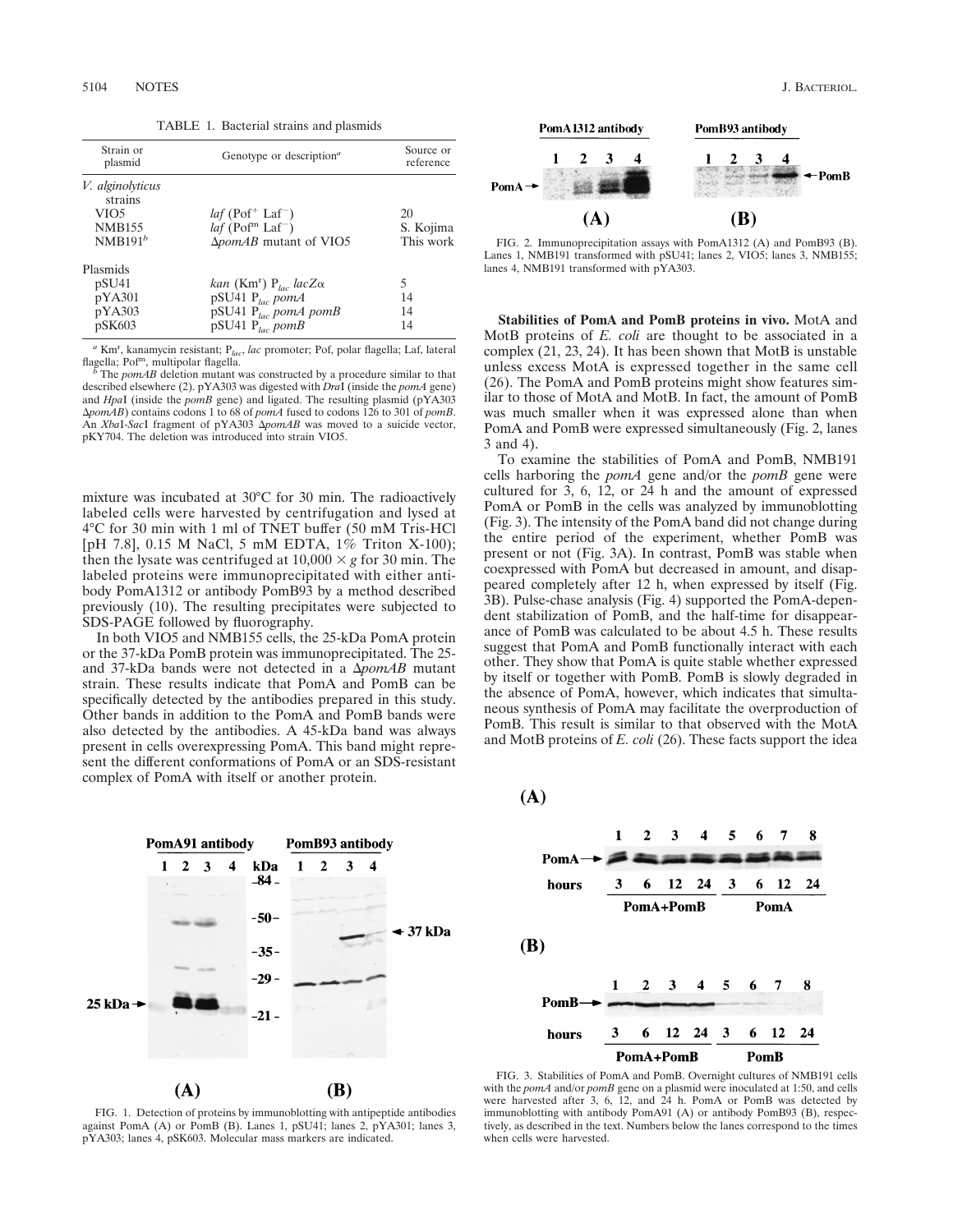

FIG. 4. Pulse-chase analysis of PomB. NMB191 cells harboring plasmids carrying *pomA* plus *pomB* (pYA303) (A) or *pomB* alone (pSK603) (B) were cultured in synthetic medium. At mid-log phase, Tran<sup>35</sup>S-label was added to 100  $\mu$ Ci/ml, and the mixture was incubated at 30°C for 30 min (pulse). Excess unlabeled methionine and cysteine were added to stop the labeling (chase at time zero). At the times indicated above the lanes, the cells were harvested by centrifugation, suspended in 1 ml of TNET buffer, and then immunoprecipitated with antibody PomB93, followed by SDS-PAGE and fluorography, as described in the text.

that PomA and PomB may interact with each other in the sodium-driven motor, as MotA and MotB do in the protondriven motor.

**Interaction of PomA and PomB.** To test for physical interaction between PomA and PomB, we carried out immunoprecipitation assays (Fig. 5). Radiolabeled whole-cell lysate was incubated with antibody PomA1312, and PomA was immunoprecipitated; then the protein associated with PomA was analyzed by SDS-PAGE followed by fluorography. In addition to the 25-kDa band due to PomA, a 37-kDa band corresponding to PomB was also observed. The 37-kDa band was seen only in cells harboring *pomA* and *pomB* genes (Fig. 5A), which suggests that PomA forms a complex with PomB. Similar results were obtained with antibody PomB93. A 25-kDa protein was specifically coprecipitated along with PomB when the *pomA* gene was present (Fig. 5B). These results indicate that PomA and PomB physically interact with each other.

Amiloride and its analogs, which are inhibitors of  $Na<sup>+</sup>$  channels,  $Na^{+}/H^{+}$  exchangers, and  $Na^{+}/Ca^{+}$  exchangers, specifically inhibit the  $Na<sup>+</sup>$ -driven flagellar motor. Phenamil is the most potent inhibitor of the  $Na<sup>+</sup>$  motor. Previously, we isolated mutants whose motility is resistant to phenamil (Mpa<sup>r</sup>) and mapped the Mpa<sup>r</sup> mutations to specific sites in *pomA* and *pomB* (14, 15). Further mutational analysis suggested that a certain structural change around these sites affects the sensitivity of the motor to phenamil. When mutations were present in both PomA and PomB, motility was less sensitive to phenamil than with either mutation alone. These findings also support the proposal that PomA and PomB interact with each other.

MotA and MotB are required for the rotation of proton-



FIG. 5. Coprecipitation of PomA and PomB. NMB191 cells transformed with the plasmid were labeled with Tran<sup>35</sup>S-label for 30 min and lysed, and the samples were immunoprecipitated either with antibody PomA1312 (A) or with antibody PomB93 (B) as described in the text. Samples were analyzed by SDS-PAGE followed by fluorography. The transformed plasmids were as follows: lanes 1, pSU41; lanes 2, pYA301; lanes 3, pSK603; lanes 4, pYA303.

driven flagella, while sodium-driven flagella require four components: PomA, PomB, MotX, and MotY (3, 17, 18, 20). The *motX* and *motY* genes, whose homologs are not found in the *E. coli* genome, are located apart from each other on the *Vibrio* chromosome. On the other hand, *pomA* and *pomB* are in the same operon. It has been proposed that MotX is a sodium channel component and MotY functions to connect the stator to peptidoglycan (17, 18). Thus, we might speculate that the sodium-driven motor contains a complex containing four proteins rather than only two as in the proton-driven motor. Further analysis will be required to determine the functions of MotX and MotY.

We thank R. Elizabeth Sockett and David F. Blair for critically reading the manuscript and S. Kojima of our laboratory for providing us with the Pof<sup>m</sup> strain.

This work was supported in part by grants-in-aid for scientific research from the Ministry of Education, Science and Culture of Japan (to I.K. and M.H.) and from the Japan Society for the Promotion of Science (to Y.A.).

## **REFERENCES**

- 1. **Aizawa, S.-I.** 1996. Flagellar assembly in *Salmonella typhimurium*. Mol. Microbiol. **19:**1–5.
- 2. **Asai, Y., I. Kawagishi, E. Sockett, and M. Homma.** Hybrid motor with the H<sup>+</sup>- and Na<sup>+</sup>-driven components can rotate *Vibrio* polar flagella using sodium ions. Submitted for publication.
- 3. **Asai, Y., S. Kojima, H. Kato, N. Nishioka, I. Kawagishi, and M. Homma.** 1997. Putative channel components for the fast-rotating sodium-driven flagellar motor of a marine bacterium. J. Bacteriol. **179:**5104–5110.
- 4. **Atsumi, T., L. McCarter, and Y. Imae.** 1992. Polar and lateral flagellar motors of marine *Vibrio* are driven by different ion-motive forces. Nature (London) **355:**182–184.
- 5. **Bartolome´, B., Y. Jubete, E. Martı´nez, and F. de la Cruz.** 1991. Construction and properties of a family of pACYC184-derived cloning vectors compatible with pBR322 and its derivatives. Gene **102:**75–78.
- 6. **Blair, D. F., and H. C. Berg.** 1990. The MotA protein of *E. coli* is a protonconducting component of the flagellar motor. Cell **60:**439–449.
- 7. **Chun, S. Y., and J. S. Parkinson.** 1988. Bacterial motility: membrane topology of the *Escherichia coli* MotB protein. Science **239:**276–278.
- 8. **Dean, G. D., R. M. Macnab, J. Stader, P. Matsumura, and C. Burks.** 1984. Gene sequence and predicted amino acid sequence of the *motA* protein, a membrane-associated protein required for flagellar rotation in *Escherichia coli*. J. Bacteriol. **159:**991–999.
- 9. **De Mot, R., and J. Vanderleyden.** 1994. The C-terminal sequence conservation between OmpA-related outer membrane proteins and MotB suggests a common function in both gram-positive and gram-negative bacteria, possibly in the interaction of these domains with peptidoglycan. Mol. Microbiol. **12:** 333–334.
- 10. **Homma, M., K. Kutsukake, and T. Iino.** 1985. Structural genes for flagellar hook-associated proteins in *Salmonella typhimurium*. J. Bacteriol. **163:**464– 471.
- 11. **Imae, Y., and T. Atsumi.** 1989. Na<sup>+</sup>-driven bacterial flagellar motors. J. Bioenerg. Biomembr. **21:**705–716.
- 12. **Kawagishi, I., Y. Maekawa, T. Atsumi, M. Homma, and Y. Imae.** 1995. Isolation of the polar and lateral flagellum-defective mutants in *Vibrio alginolyticus* and identification of their flagellar driving energy sources. J. Bacteriol. **177:**5158–5160.
- 13. **Kawagishi, I., I. Okunishi, M. Homma, and Y. Imae.** 1994. Removal of the periplasmic DNase before electroporation enhances efficiency of transformation in a marine bacterium, *Vibrio alginolyticus*. Microbiology **140:**2355– 2361.
- 14. **Kojima, S., Y. Asai, T. Atsumi, I. Kawagishi, and M. Homma.** 1999.  $Na<sup>+</sup>$ -driven flagellar motor resistant to phenamil, an amiloride analog, caused by mutations of putative channel components. J. Mol. Biol. **285:** 1537–1547.
- 15. **Kojima, S., T. Atsumi, K. Muramoto, S. Kudo, I. Kawagishi, and M. Homma.** 1997. *Vibrio alginolyticus* mutants resistant to phenamil, a specific inhibitor of the sodium-driven flagellar motor. J. Mol. Biol. **265:**310– 318.
- 16. **Manson, M. D., P. Tedesco, H. C. Berg, F. M. Harold, and C. van der Drift.** 1977. A proton motive force drives bacterial flagella. Proc. Natl. Acad. Sci. USA **74:**3060–3064.
- 17. **McCarter, L. L.** 1994. MotX, the channel component of the sodium-type flagellar motor. J. Bacteriol. **176:**5988–5998.